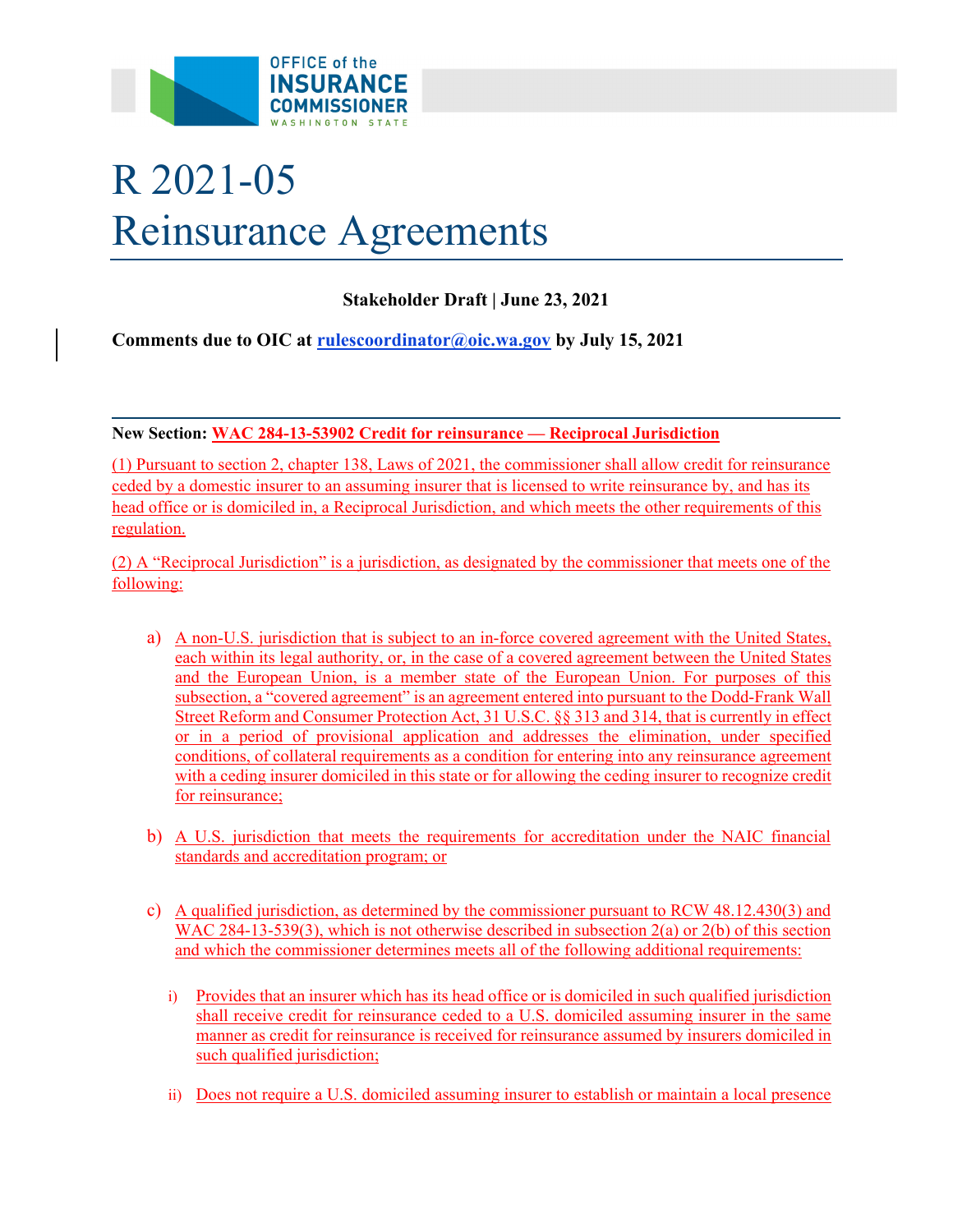

as a condition for entering into a reinsurance agreement with any ceding insurer subject to regulation by the non-U.S. jurisdiction or as a condition to allow the ceding insurer to recognize credit for such reinsurance;

- iii) Recognizes the U.S. state regulatory approach to group supervision and group capital, by providing written confirmation by a competent regulatory authority, in such qualified jurisdiction, that insurers and insurance groups that are domiciled or maintain their headquarters in this state or another jurisdiction accredited by the NAIC shall be subject only to worldwide prudential insurance group supervision including worldwide group governance, solvency and capital, and reporting, as applicable, by the commissioner or the commissioner of the domiciliary state and will not be subject to group supervision at the level of the worldwide parent undertaking of the insurance or reinsurance group by the qualified jurisdiction; and
- iv) Provides written confirmation by a competent regulatory authority in such qualified jurisdiction that information regarding insurers and their parent, subsidiary, or affiliated entities, if applicable, shall be provided to the commissioner in accordance with a memorandum of understanding or similar document between the commissioner and such qualified jurisdiction, including but not limited to the International Association of Insurance Supervisors Multilateral Memorandum of Understanding or other multilateral memoranda of understanding coordinated by the NAIC.

(3) Credit shall be allowed when the reinsurance is ceded from an insurer domiciled in this state to an assuming insurer meeting each of the conditions set forth below.

- a) The assuming insurer must be licensed to transact reinsurance by, and have its head office or be domiciled in, a Reciprocal Jurisdiction.
- b) The assuming insurer must have and maintain on an ongoing basis minimum capital and surplus, or its equivalent, calculated on at least an annual basis as of the preceding December 31 or at the annual date otherwise statutorily reported to the Reciprocal Jurisdiction, and confirmed as set forth in subsection  $3(g)$  of this section according to the methodology of its domiciliary jurisdiction, in the following amounts:
	- i) No less than two hundred fifty million dollars; or
	- ii) If the assuming insurer is an association, including incorporated and individual unincorporated underwriters:
		- (1) Minimum capital and surplus equivalents (net of liabilities) or own funds of the equivalent of at least two hundred fifty million dollars; and
		- (2) A central fund containing a balance of the equivalent of at least two hundred fifty million dollars.
- c) The assuming insurer must have and maintain on an ongoing basis a minimum solvency or capital ratio, as applicable, as follows: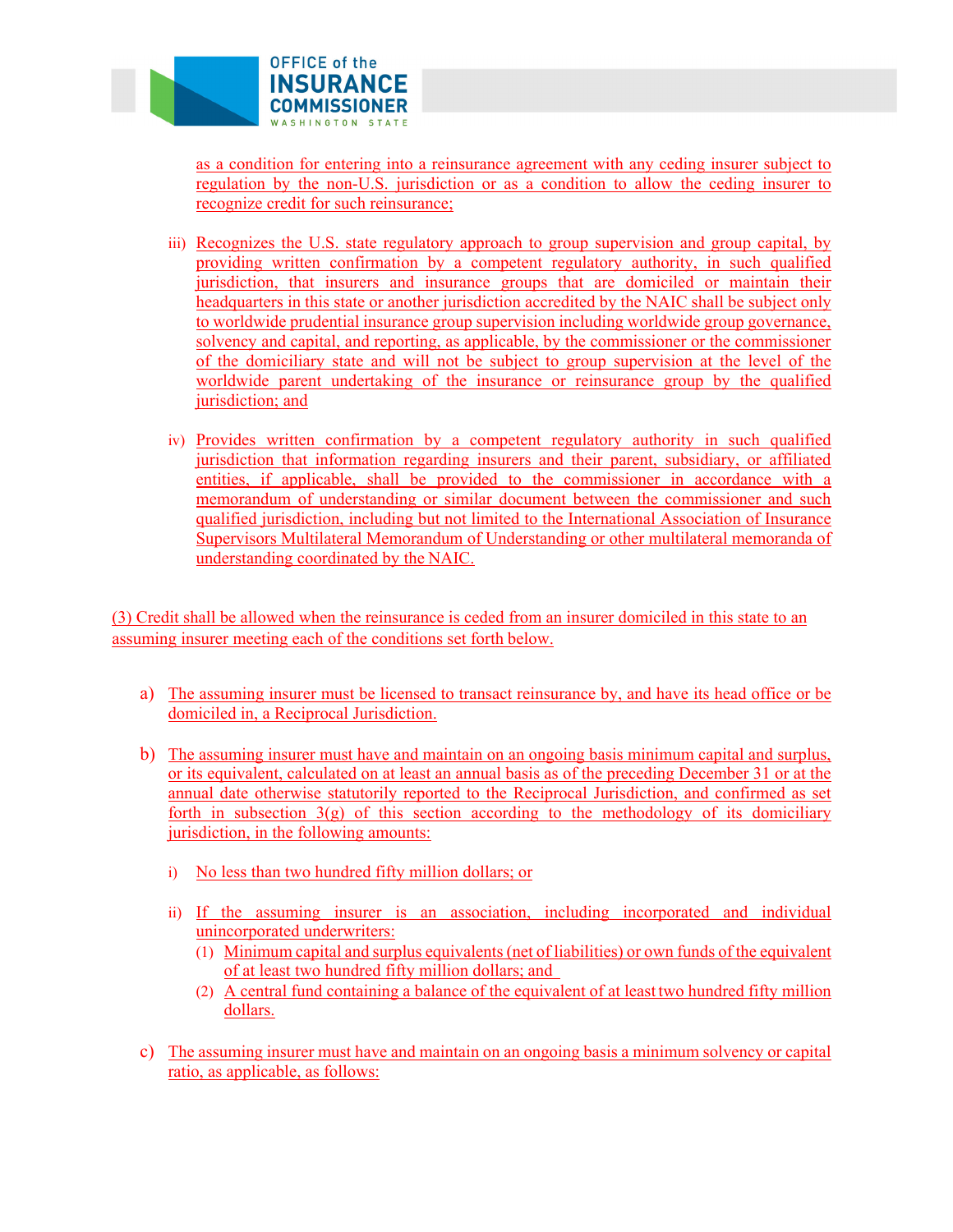

- i) If the assuming insurer has its head office or is domiciled in a Reciprocal Jurisdiction as defined in subsection 1(a) of this section, the ratio specified in the applicable covered agreement;
- ii) If the assuming insurer is domiciled in a Reciprocal Jurisdiction as defined in subsection 1(b) of this section, a risk-based capital (RBC) ratio of three hundred percent of the authorized control level, calculated in accordance with the formula developed by the NAIC; or
- iii) If the assuming insurer is domiciled in a Reciprocal Jurisdiction as defined in subsection  $1(c)$ of this section, after consultation with the Reciprocal Jurisdiction and considering any recommendations published through the NAIC Committee Process, such solvency or capital ratio as the commissioner determines to be an effective measure of solvency.
- d) The assuming insurer must agree to and provide adequate assurance, in the form of a properly executed Form RJ-1 (WAC 284-13-59509), of its agreement to the following:
	- i) The assuming insurer must agree to provide prompt written notice and explanation to the commissioner if it falls below the minimum requirements set forth in subsection  $3(b)$  or  $3(c)$ of this section, or if any regulatory action is taken against it for serious noncompliance with applicable law.
	- ii) The assuming insurer must consent in writing to the jurisdiction of the courts of this state and to the appointment of the commissioner as agent for service of process.
		- (1) The commissioner may also require that such consent be provided and included in each reinsurance agreement under the commissioner's jurisdiction.
		- (2) Nothing in this provision shall limit or in any way alter the capacity of parties to a reinsurance agreement to agree to alternative dispute resolution mechanisms, except to the extent such agreements are unenforceable under applicable insolvency or delinquency laws.
	- iii) The assuming insurer must consent in writing to pay all final judgments, wherever enforcement is sought, obtained by a ceding insurer, that have been declared enforceable in the territory where the judgment was obtained.
	- iv) Each reinsurance agreement must include a provision requiring the assuming insurer to provide security in an amount equal to one hundred percent of the assuming insurer's liabilities attributable to reinsurance ceded pursuant to that agreement if the assuming insurer resists enforcement of a final judgment that is enforceable under the law of the jurisdiction in which it was obtained or a properly enforceable arbitration award, whether obtained by the ceding insurer or by its legal successor on behalf of its estate, if applicable.
	- v) The assuming insurer must confirm that it is not presently participating in any solvent scheme of arrangement, which involves this state's ceding insurers, and agrees to notify the ceding insurer and the commissioner and to provide one hundred percent security to the ceding insurer consistent with the terms of the scheme, should the assuming insurer enter into such a solvent scheme of arrangement. Such security shall be in a form consistent with the provisions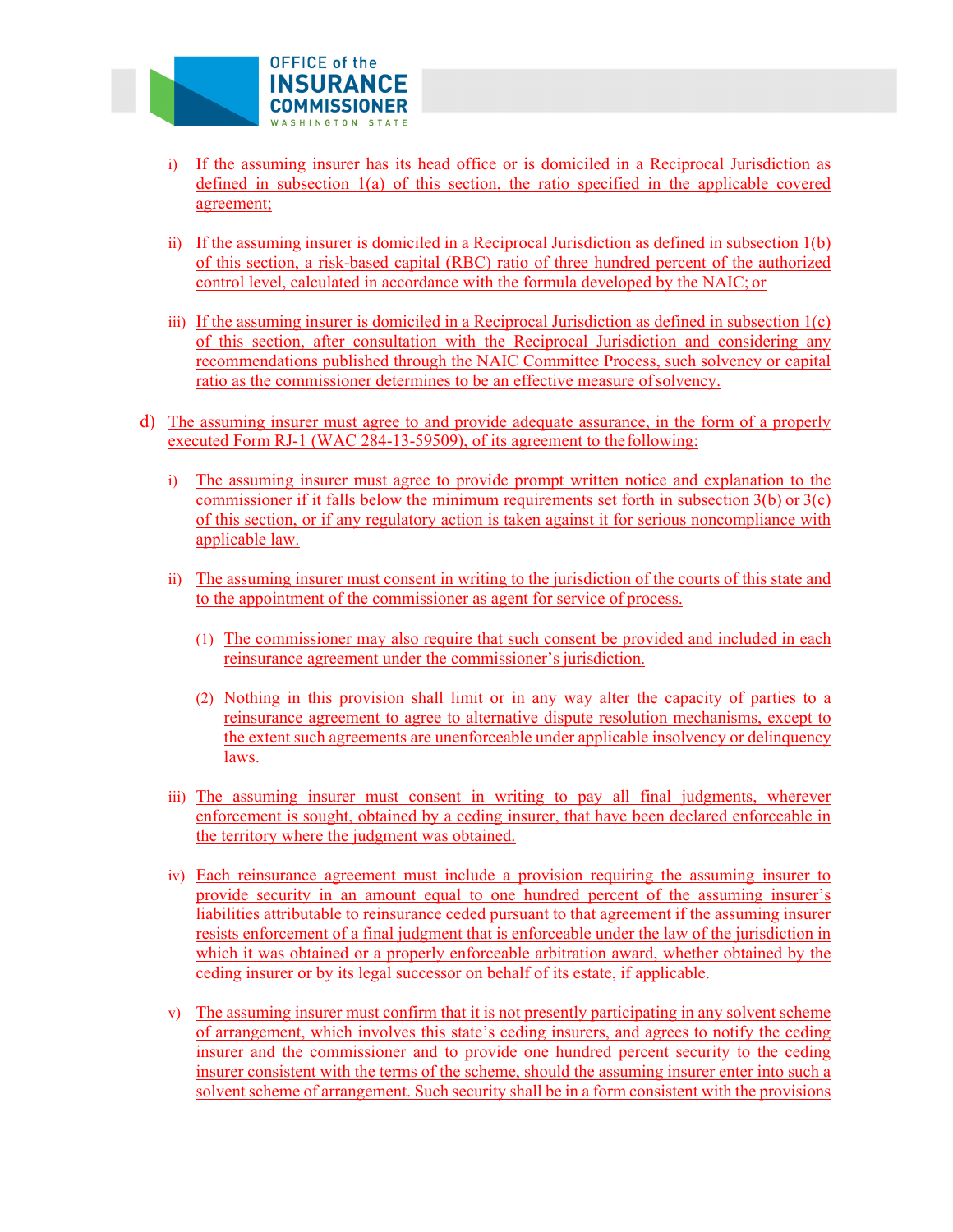

of RCW 48.12.430 and 48.12.460 and WAC 284-13-550, 284-13-560, or 284-13-570. For purposes of this regulation, the term "solvent scheme of arrangement" means a foreign or alien statutory or regulatory compromise procedure subject to requisite majority creditor approval and judicial sanction in the assuming insurer's home jurisdiction either to finally commute liabilities of duly noticed classed members or creditors of a solvent debtor, or to reorganize or restructure the debts and obligations of a solvent debtor on a final basis, and which may be subject to judicial recognition and enforcement of the arrangement by a governing authority outside the ceding insurer's home jurisdiction.

- vi) The assuming insurer must agree in writing to meet the applicable information filing requirements as set forth in subsection 3(e) of this section.
- e) The assuming insurer or its legal successor must provide, if requested by the commissioner, on behalf of itself and any legal predecessors, the following documentation to the commissioner:
	- i) For the two years preceding entry into the reinsurance agreement and on an annual basis thereafter, the assuming insurer's annual audited financial statements, in accordance with the applicable law of the jurisdiction of its head office or domiciliary jurisdiction, as applicable, including the external audit report;
	- ii) For the two years preceding entry into the reinsurance agreement, the solvency and financial condition report or actuarial opinion, if filed with the assuming insurer's supervisor;
	- iii) Prior to entry into the reinsurance agreement and not more than semi-annually thereafter, an updated list of all disputed and overdue reinsurance claims outstanding for 90 days or more, regarding reinsurance assumed from ceding insurers domiciled in the United States; and
	- iv) Prior to entry into the reinsurance agreement and not more than semi-annually thereafter, information regarding the assuming insurer's assumed reinsurance by ceding insurer, ceded reinsurance by the assuming insurer, and reinsurance recoverable on paid and unpaid losses by the assuming insurer to allow for the evaluation of the criteria set forth in subsection 3(f) of this section.
- f) The assuming insurer must maintain a practice of prompt payment of claims under reinsurance agreements. The lack of prompt payment will be evidenced if any of the following criteria is met:
	- i) More than fifteen percent of the reinsurance recoverables from the assuming insurer are overdue and in dispute as reported to the commissioner;
	- ii) More than fifteen percent of the assuming insurer's ceding insurers or reinsurers have overdue reinsurance recoverable on paid losses of ninety days or more which are not in dispute and which exceed for each ceding insurer one hundred thousand dollars, or as otherwise specified in a covered agreement; or
	- iii) The aggregate amount of reinsurance recoverable on paid losses which are not in dispute, but are overdue by ninety days or more, exceeds fifty million dollars, or as otherwise specified in a covered agreement.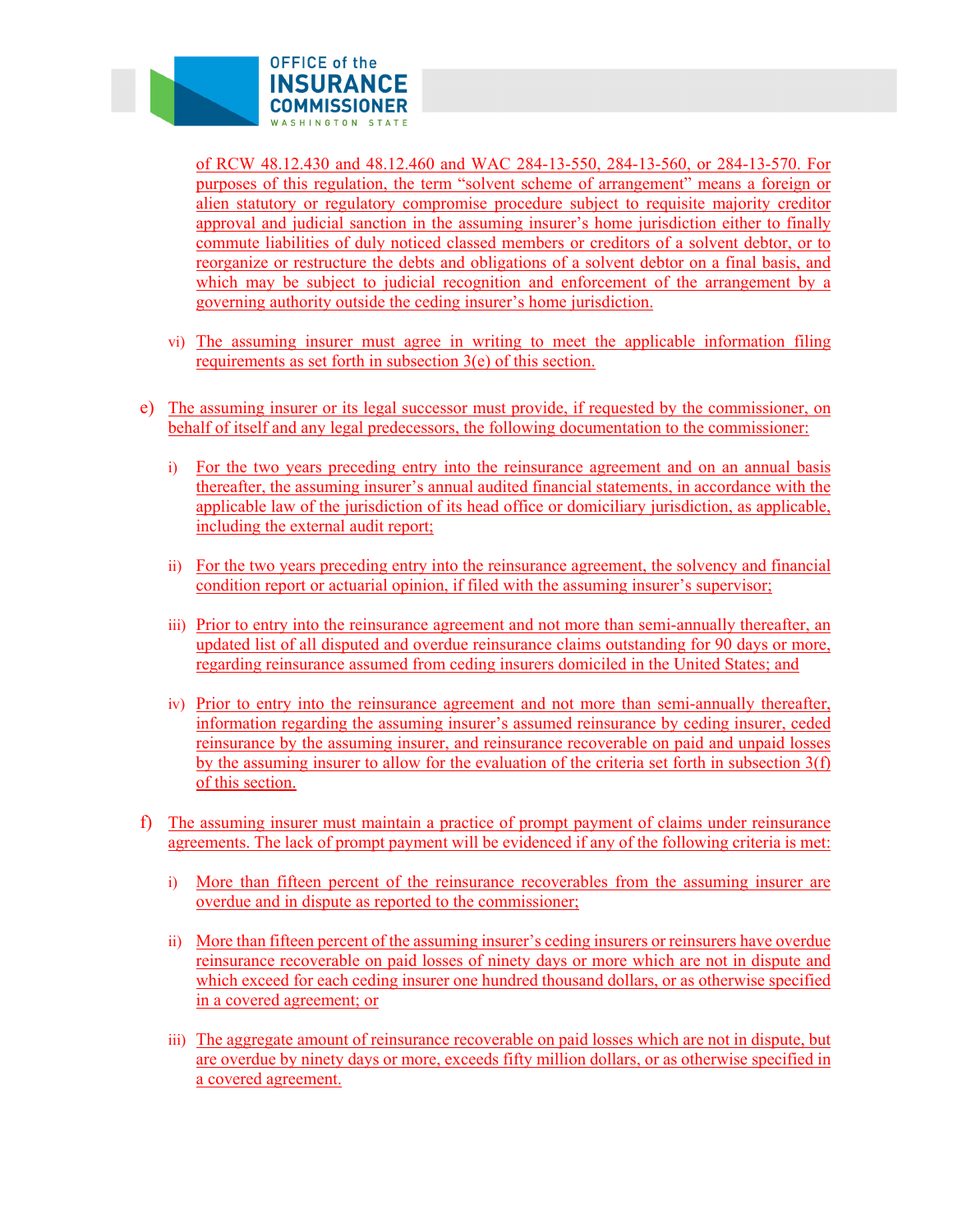

- g) The assuming insurer's supervisory authority must confirm to the commissioner on an annual basis that the assuming insurer complies with the requirements set forth in subsection 3(b) and 3(c) of this section.
- h) Nothing in this provision precludes an assuming insurer from providing the commissioner with information on a voluntary basis.

(4) The commissioner shall timely create and publish a list of Reciprocal Jurisdictions.

- a) A list of Reciprocal Jurisdictions is published through the NAIC Committee Process. The commissioner's list shall include any Reciprocal Jurisdiction as defined under subsection 2(a) and 2(b) of this section, and shall consider any other Reciprocal Jurisdiction included on the NAIC list. The commissioner may approve a jurisdiction that does not appear on the NAIC list of Reciprocal Jurisdictions as provided by applicable law, regulation, or in accordance with criteria published through the NAIC Committee Process.
- b) The commissioner may remove a jurisdiction from the list of Reciprocal Jurisdictions upon a determination that the jurisdiction no longer meets one or more of the requirements of a Reciprocal Jurisdiction, as provided by applicable law, regulation, or in accordance with a process published through the NAIC Committee Process, except that the commissioner shall not remove from the list a Reciprocal Jurisdiction as defined under subsection 2(a) and 2(b) of this section. Upon removal of a Reciprocal Jurisdiction from this list credit for reinsurance ceded to an assuming insurer domiciled in that jurisdiction shall be allowed, if otherwise allowed pursuant to RCW 48.12.400 through 48.12.499 or WAC 284-13-500 through 284-13-59509.

(5) The commissioner shall timely create and publish a list of assuming insurers that have satisfied the conditions set forth in this section and to which cessions shall be granted credit in accordance with this section.

- a) If an NAIC accredited jurisdiction has determined that the conditions set forth in subsection 3 of this section have been met, the commissioner has the discretion to defer to that jurisdiction's determination, and add such assuming insurer to the list of assuming insurers to which cessions shall be granted credit in accordance with this subsection. The commissioner may accept financial documentation filed with another NAIC accredited jurisdiction or with the NAIC in satisfaction of the requirements of subsection 3 of this section.
- b) When requesting that the commissioner defer to another NAIC accredited jurisdiction's determination, an assuming insurer must submit a properly executed Form RJ-1 and additional information as the commissioner may require. A state that has received such a request will notify other states through the NAIC Committee Process and provide relevant information with respect to the determination of eligibility.

(6) If the commissioner determines that an assuming insurer no longer meets one or more of the requirements under this section, the commissioner may revoke or suspend the eligibility of the assuming insurer for recognition under this section.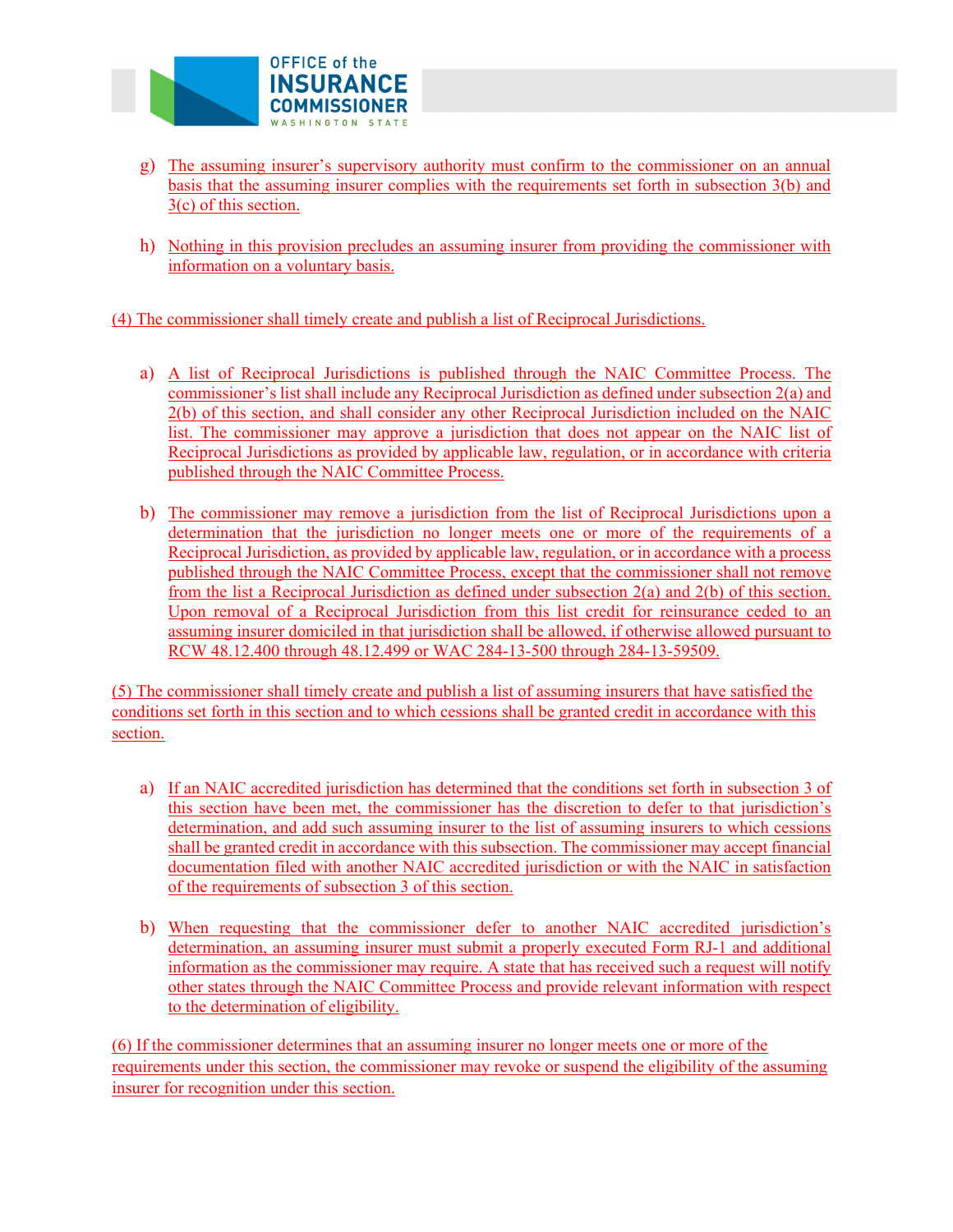

- a) While an assuming insurer's eligibility is suspended, no reinsurance agreement issued, amended or renewed after the effective date of the suspension qualifies for credit except to the extent that the assuming insurer's obligations under the contract are secured in accordance with WAC 284- 13-540.
- b) If an assuming insurer's eligibility is revoked, no credit for reinsurance may be granted after the effective date of the revocation with respect to any reinsurance agreements entered into by the assuming insurer, including reinsurance agreements entered into prior to the date of revocation, except to the extent that the assuming insurer's obligations under the contract are secured in a form acceptable to the commissioner and consistent with the provisions of WAC 284-13-540.

(7) Before denying statement credit or imposing a requirement to post security with respect to subsection 6 of this section or adopting any similar requirement that will have substantially the same regulatory impact as security, the commissioner shall:

- c) Communicate with the ceding insurer, the assuming insurer, and the assuming insurer's supervisory authority that the assuming insurer no longer satisfies one of the conditions listed in subsection 3 of this section;
- d) Provide the assuming insurer with 30 days from the initial communication to submit a plan to remedy the defect, and ninety days from the initial communication to remedy the defect, except in exceptional circumstances in which a shorter period is necessary for policyholder and other consumer protection;
- e) After the expiration of ninety days or less, as set out in subsection 7(b) of this section, if the commissioner determines that no or insufficient action was taken by the assuming insurer, the commissioner may impose any of the requirements as set out in this subsection; and
- f) Provide a written explanation to the assuming insurer of any of the requirements set out in this subsection.

(8) If subject to a legal process of rehabilitation, liquidation or conservation, as applicable, the ceding insurer, or its representative, may seek and, if determined appropriate by the court in which the proceedings are pending, may obtain an order requiring that the assuming insurer post security for all outstanding liabilities.

# **New Section: WAC 284-13-53903 Credit for reinsurance — Term and Universal Life Insurance Reserve Financing**

(1) Pursuant to section 5, chapter 138, Laws of 2021, the purpose and intent of this section is to establish uniform, national standards governing reserve financing arrangements pertaining to life insurance policies containing guaranteed nonlevel gross premiums, guaranteed nonlevel benefits and universal life insurance policies with secondary guarantees; and to ensure that, with respect to each such financing arrangement,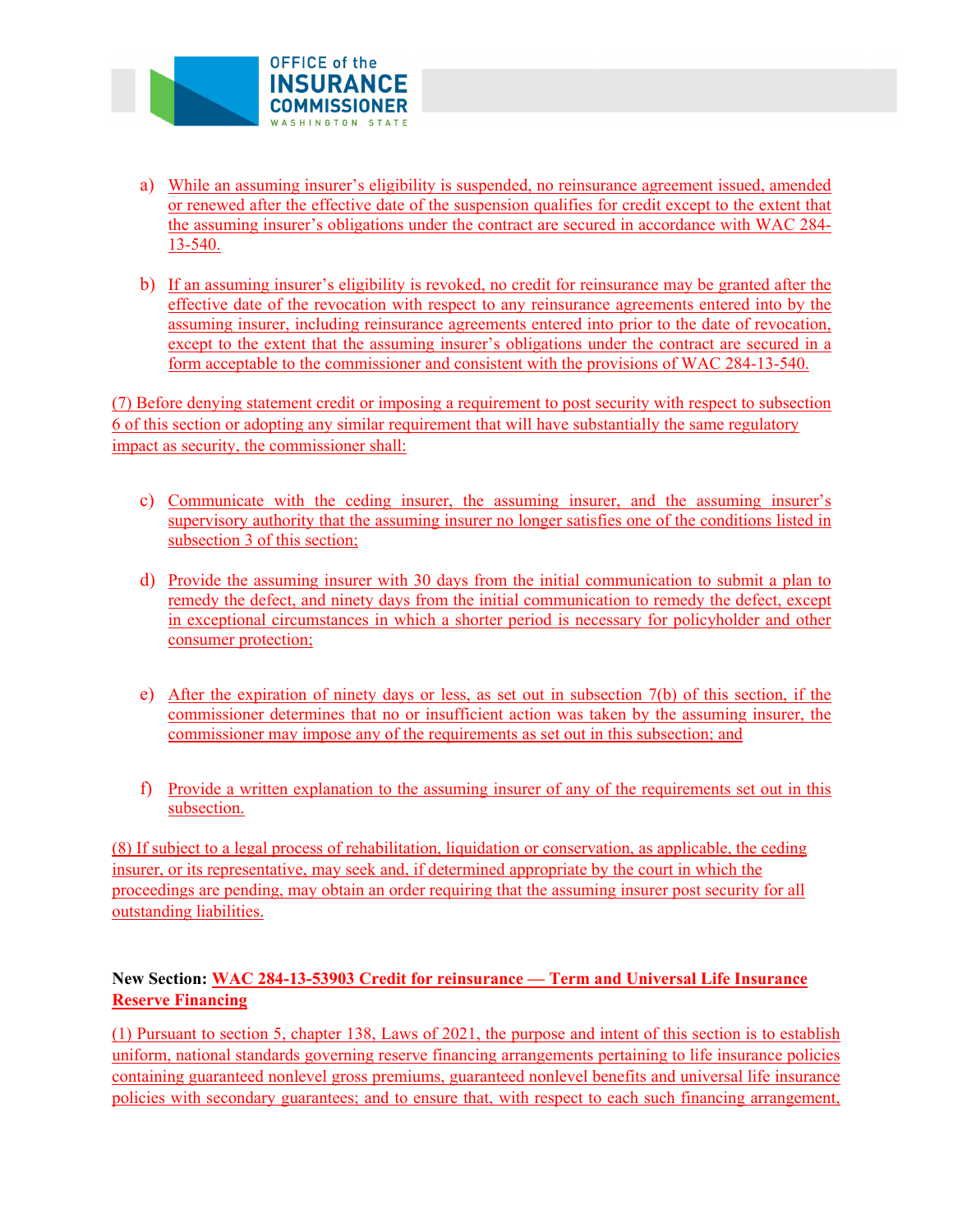

funds consisting of Primary Security and Other Security, as defined in subsection (4) of this section, are held by or on behalf of ceding insurers in the forms and amounts required herein. In general, reinsurance ceded for reserve financing purposes has one or more of the following characteristics:

(a) Some or all of the assets used to secure the reinsurance treaty or to capitalize the reinsurer are issued by the ceding insurer or its affiliates; or

not unconditionally available to satisfy the general account obligations of the ceding insurer; or (b) Some or all of the assets used to secure the reinsurance treaty or to capitalize the reinsurer are

not unconditionally available to satisfy the general account obligations of the ceding insurer; or (c) Some or all of the assets used to secure the reinsurance treaty or to capitalize the reinsurer create a reimbursement, indemnification or other similar obligation on the part of the ceding insurer or any if its affiliates (other than a payment obligation under a derivative contract acquired in the normal course and used to support and hedge liabilities pertaining to the actual risks in the policies ceded pursuant to the reinsurance treaty).

500 through 284-13-59509, the provisions of this regulation will apply, but only to the extent of the conflict.<br>(3) This section does not apply to: (2) This section will apply to reinsurance treaties that cede liabilities pertaining to Covered Policies, as that term is defined in subsection (4)(b) of this section, issued by any life insurance company domiciled in this state. This section and WAC 284-13-500 through 284-13-59509 will both apply to such reinsurance treaties; provided, that in the event of a direct conflict between the provisions of this regulation and WAC 284-13-

(a) Reinsurance of:

(i) Policies that satisfy the criteria for exemption set forth in WAC 284-74-350(7); and which are issued before the later of:

(A) The effective date of this regulation, and

(B) The date on which the ceding insurer begins to apply the provisions of VM-20 to establish the ceded policies' statutory reserves, but in no event later than Jan 1, 2020;

- (ii) Portions of policies that satisfy the criteria for exemption set forth in WAC 284- 74-350(6) and which are issued before the later of:
	- (A) The effective date of this regulation, and
	- (B) The date on which the ceding insurer begins to apply the provisions of VM-20 to establish the ceded policies' statutory reserves, but in no event later than Jan. 1, 2020;
- (iii) Any universal life policy that meets all of the following requirements:

(A) Secondary guarantee period, if any, is five years or less;

(B) Specified premium for the secondary guarantee period is not less than the net level reserve premium for the secondary guarantee period based on the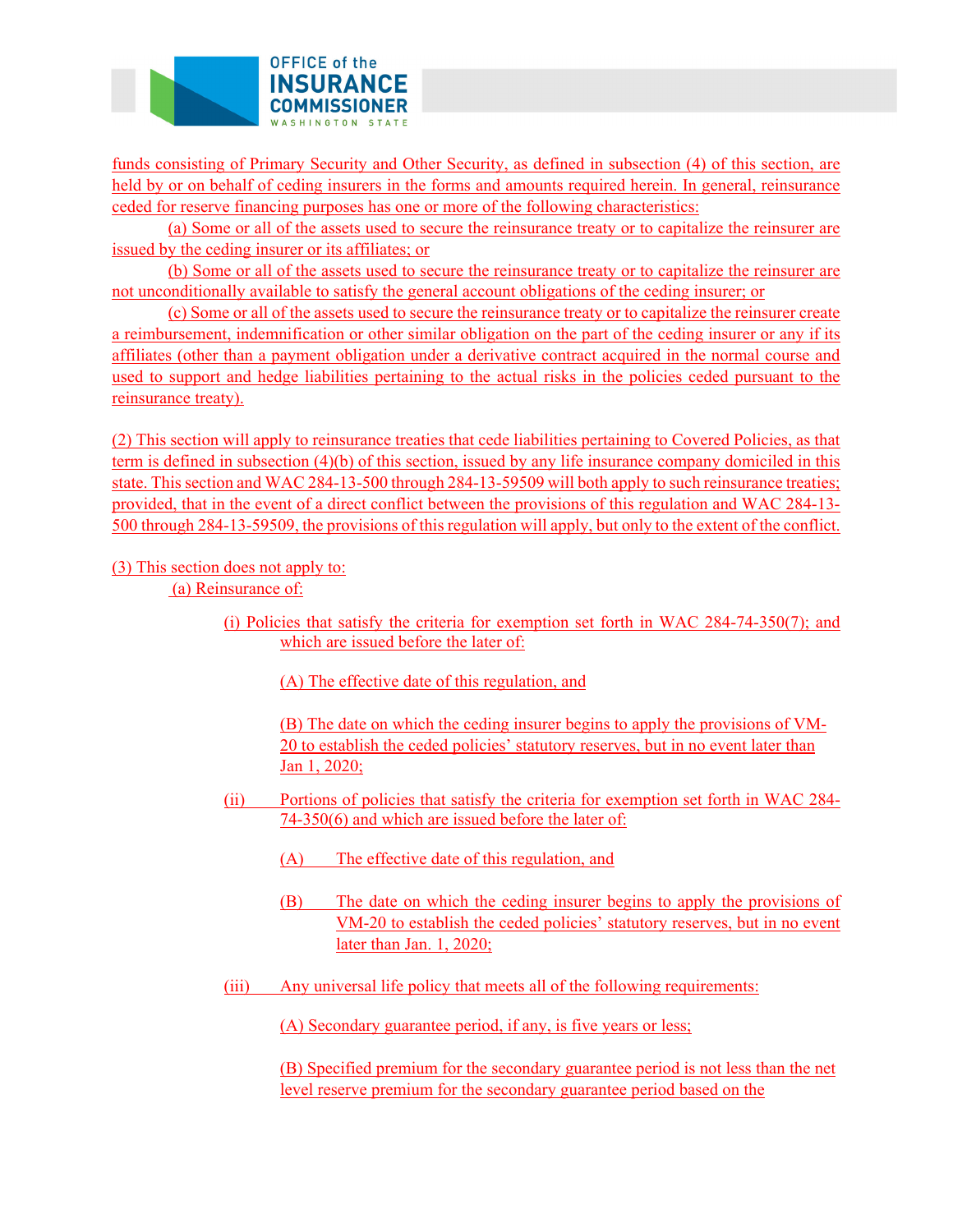

Commissioners Standard Ordinary (CSO) valuation tables and valuation interest rate applicable to the issue year of the policy; and

(C) The initial surrender charge is not less than one hundred percent of the first year annualized specified premium for the secondary guarantee period;

- (iv) Credit life insurance;
- (v) Any variable life insurance policy that provides for life insurance, the amount or duration of which varies according to the investment experience of any separate account or accounts; or
- (vi) Any group life insurance certificate unless the certificate provides for a stated or implied schedule of maximum gross premiums required in order to continue coverage in force for a period in excess of one year.

(b) Reinsurance ceded to an assuming insurer that meets the applicable requirements of RCW 48.12.425; or

(c) Reinsurance ceded to an assuming insurer that meets the applicable requirements of RCW 48.12.410, 48.12.415, or 48.12.420, and that, in addition:

- (i) Prepares statutory financial statements in compliance with the NAIC Accounting Practices and Procedures Manual, without any departures from NAIC statutory accounting practices and procedures pertaining to the admissibility or valuation of assets or liabilities that increase the assuming insurer's reported surplus and are material enough that they need to be disclosed in the financial statement of the assuming insurer pursuant to Statement of Statutory Accounting Principles No. 1 ("SSAP 1"); and
- (ii) Is not in a Company Action Level Event, Regulatory Action Level Event, Authorized Control Level Event, or Mandatory Control Level Event as those terms are defined in RCW 48.05.440 through 48.05.455 when its RBC is calculated in accordance with the life risk-based capital report including overview and instructions for companies, as the same may be amended by the NAIC from time to time, without deviation; or

(d) Reinsurance ceded to an assuming insurer that meets the applicable requirements of RCW 48.12.410, 48.12.415, or 48.12.420, and that, in addition:

- (i) Is not an affiliate, as that term is defined in RCW 48.31B.005, of:
	- (A) The insurer ceding the business to the assuming insurer; or

(B) Any insurer that directly or indirectly ceded the business to that ceding insurer;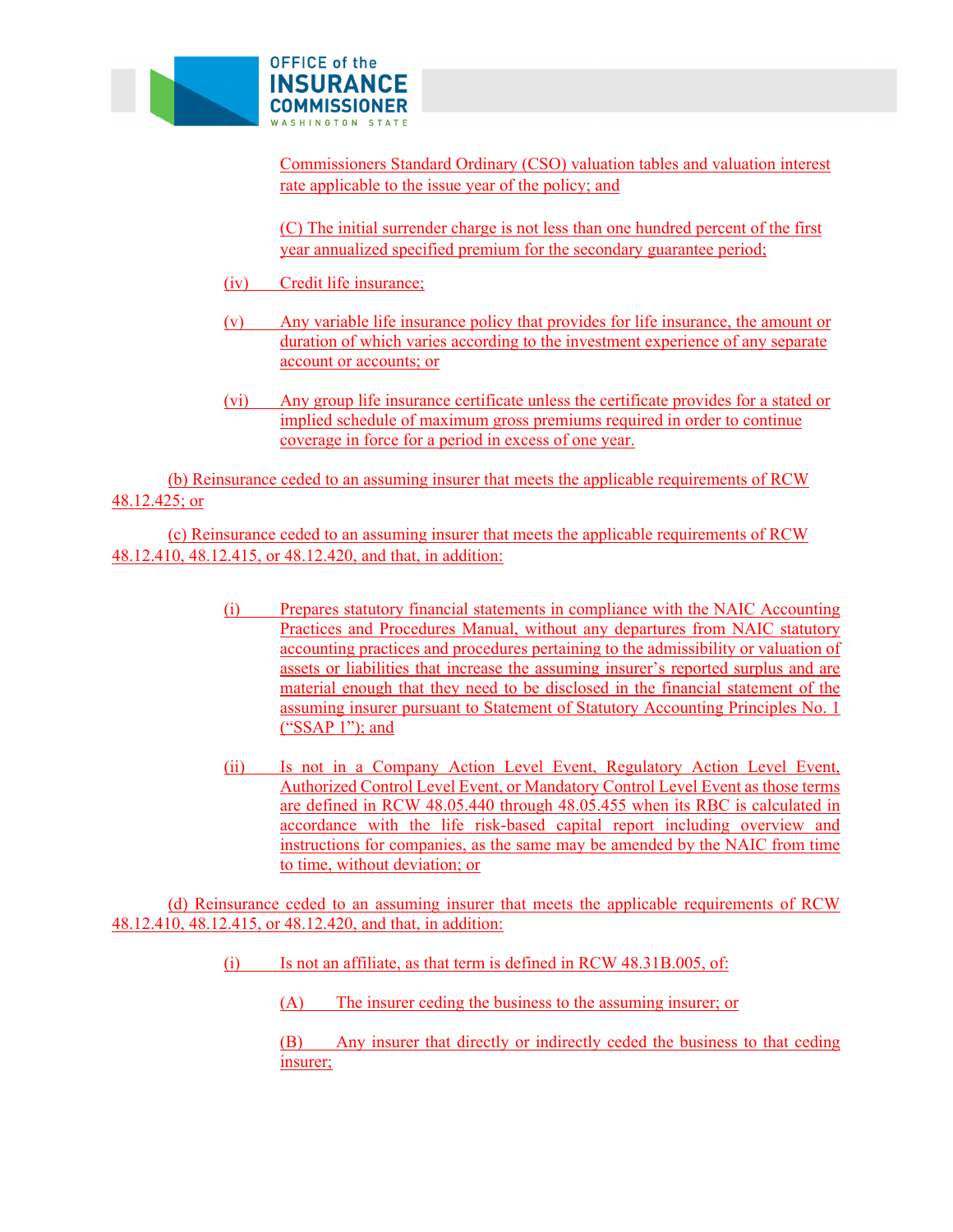

- (ii) Prepares statutory financial statements in compliance with the NAIC Accounting Practices and Procedures Manual;
- (iii) Is both:
	- (A) Licensed or accredited in at least ten states (including its state of domicile), and
	- (B) Not licensed in any state as a captive, special purpose vehicle, special purpose financial captive, special purpose life reinsurance company, limited purpose subsidiary, or any other similar licensing regime; and
- (iv) Is not, or would not be, below five hundred percent of the Authorized Control Level RBC as that term is defined in RCW 48.05.440 when its Risk-Based Capital (RBC) is calculated in accordance with the life risk-based capital report including overview and instructions for companies, as the same may be amended by the NAIC from time to time, without deviation, and without recognition of any departures from NAIC statutory accounting practices and procedures pertaining to the admission or valuation of assets or liabilities that increase the assuming insurer's reported surplus; or

(e) Reinsurance ceded to an assuming insurer that meets the requirements of section 5(5), chapter 138, Laws of 2021; or

(f) Reinsurance not otherwise exempt under this section if the commissioner, after consulting with the NAIC Financial Analysis Working Group (FAWG) or other group of regulators designated by the NAIC, as applicable, determines under all the facts and circumstances that all of the following apply:

- (i) The risks are clearly outside of the intent and purpose of this regulation, as described in subsection (1) of this section;
- (ii) The risks are included within the scope of this regulation only as a technicality; and
- (iii) The application of this regulation to those risks is not necessary to provide appropriate protection to policyholders.

(4) The definitions in this subsection apply throughout this section unless the context clearly requires otherwise.

(a) "Actuarial Method" means the methodology used to determine the Required Level of Primary Security, as described in subsection (5) of this section.

(b) "Covered Policies" means the following: Subject to the exemptions described in subsection (3) of this section, Covered Policies are those policies, other than Grandfathered Policies, of the following policy types: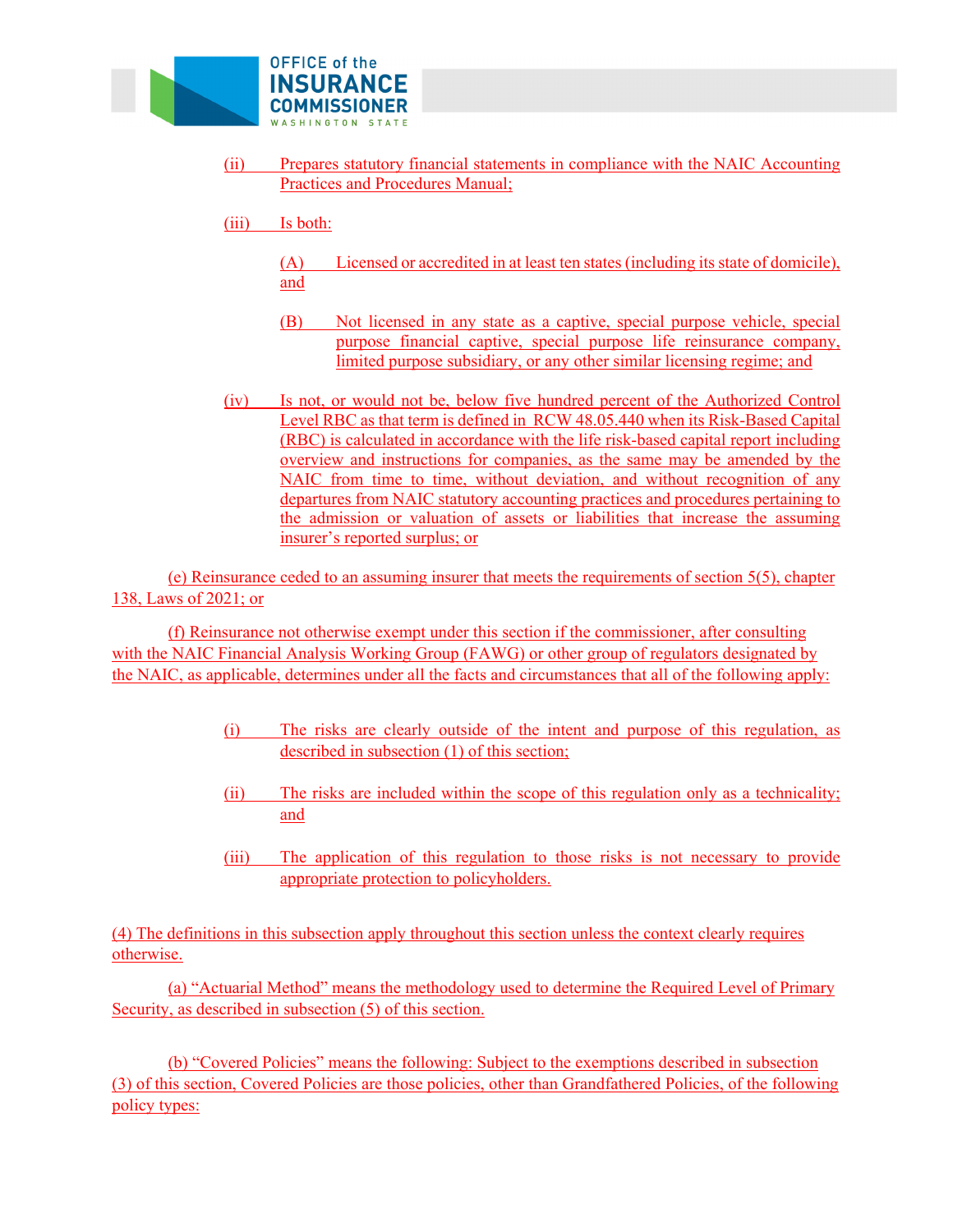

- (i) Life insurance policies with guaranteed nonlevel gross premiums and/or guaranteed nonlevel benefits, except for flexible premium universal life insurance policies; or,
- (ii) Flexible premium universal life insurance policies with provisions resulting in the ability of a policyholder to keep a policy in force over a secondary guarantee period.

(c) "Grandfathered Policies" means policies of the types described in subsection (4)(a) and (b) of this section that were:

- (i) Issued prior to January 1, 2015; and
- (ii) Ceded, as of December 31, 2014, as part of a reinsurance treaty that would not have met one of the exemptions set forth in Section 4 had that section then been in effect.

(d) "Non-Covered Policies" means any policy that does not meet the definition of Covered Policies including Grandfathered Policies as defined in this section.

(e) "Required Level of Primary Security" means the dollar amount determined by applying the Actuarial Method to the risks ceded with respect to Covered Policies, but not more than the total reserve ceded.

## (f) "Primary Security" means the following forms of security:

- (i) Cash meeting the requirements of RCW 48.12.460(1);
- (ii) Securities listed by the Securities Valuation Office meeting the requirements of RCW 48.12.460(2), but excluding any synthetic letter of credit, contingent note, credit-linked note or other similar security that operates in a manner similar to a letter of credit, and excluding any securities issued by the ceding insurer or any of its affiliates; and
- (iii) For security held in connection with funds-withheld and modified coinsurance reinsurance treaties:

(A) Commercial loans in good standing of CM3 quality and higher;

(B) Policy Loans; and

(C) Derivatives acquired in the normal course and used to support and hedge liabilities pertaining to the actual risks in the policies ceded pursuant to the reinsurance treaty.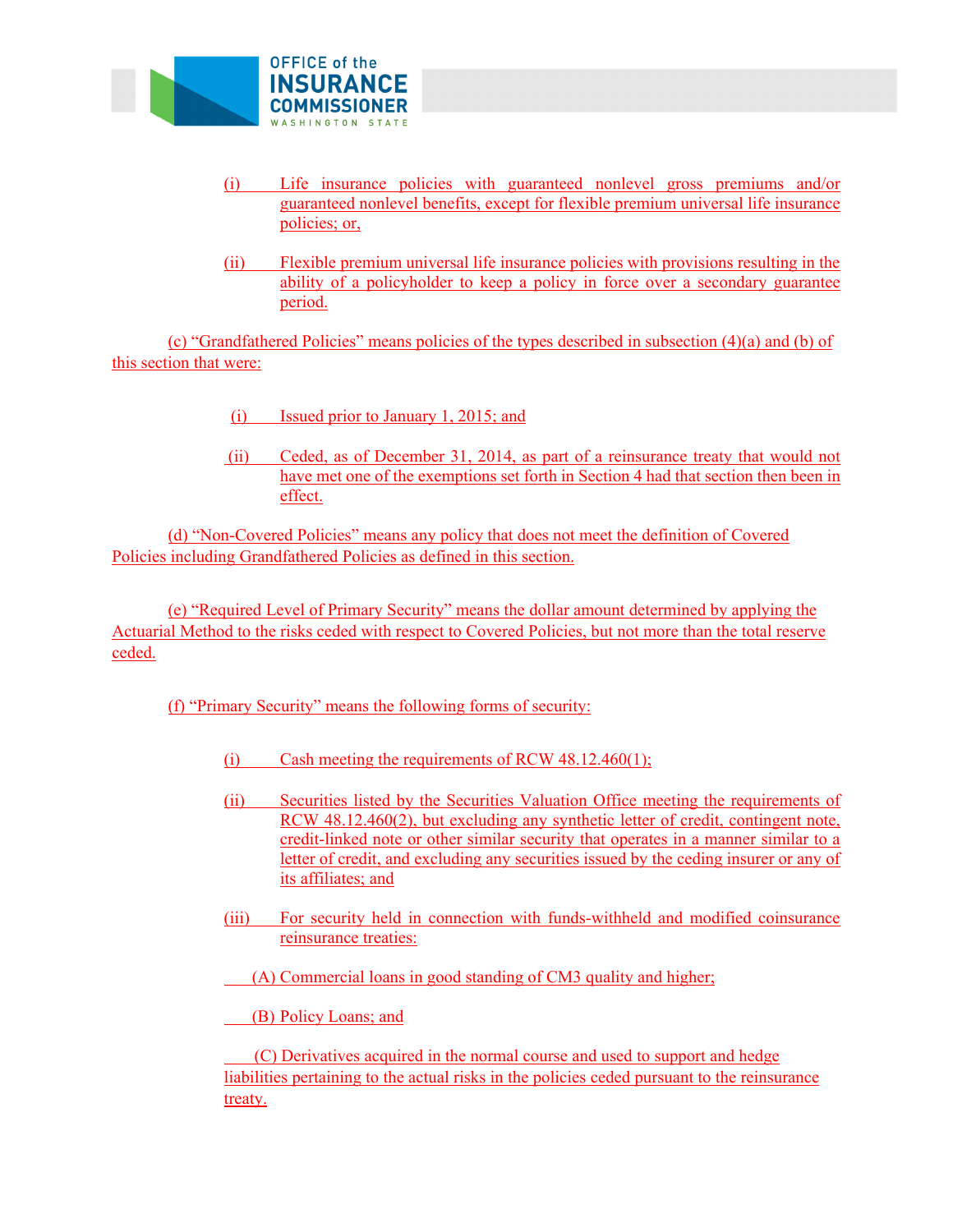

(g) "Other Security" means any security acceptable to the commissioner other than security meeting the definition of Primary Security.

(h) "Valuation Manual" means the valuation manual adopted by the NAIC as described in RCW 48.74.100(2)(a) and WAC 284-74-610, with all amendments adopted by the NAIC that are effective for the financial statement date on which credit for reinsurance is claimed.

(i) "VM-20" means "Requirements for Principle-Based Reserves for Life Products," including all relevant definitions, from the Valuation Manual.

(5) (a)The Actuarial Method to establish the Required Level of Primary Security for each reinsurance treaty subject to this regulation must be VM-20, applied on a treaty-by-treaty basis, including all relevant definitions, from the Valuation Manual as then in effect, applied as follows:

- (i) For Covered Policies described in subsection  $(4)(b)(i)$  of this section, the Actuarial Method is the greater of the Deterministic Reserve or the Net Premium Reserve (NPR) regardless of whether the criteria for exemption testing can be met. However, if the Covered Policies do not meet the requirements of the Stochastic Reserve exclusion test in the Valuation Manual, then the Actuarial Method is the greatest of the Deterministic Reserve, the Stochastic Reserve, or the NPR. In addition, if such Covered Policies are reinsured in a reinsurance treaty that also contains Covered Policies described in subsection (4)(b)(ii) of this section, the ceding insurer may elect to instead use subsection  $(5)(a)(ii)$  of this section as the Actuarial Method for the entire reinsurance agreement. Whether subsection  $(5)(a)(i)$  or  $(5)(a)(ii)$  of this section are used, the Actuarial Method must comply with any requirements or restrictions that the Valuation Manual imposes when aggregating these policy types for purposes of principle-based reserve calculations.
- (ii) For Covered Policies described in subsection  $(4)(b)(ii)$  of this section, the Actuarial Method is the greatest of the Deterministic Reserve, the Stochastic Reserve, or the NPR regardless of whether the criteria for exemption testing can be met.
- (iii) Except as provided in subsection  $(5)(a)(iv)$  of this section, the Actuarial Method is to be applied on a gross basis to all risks with respect to the Covered Policies as originally issued or assumed by the ceding insurer.
- (iv) If the reinsurance treaty cedes less than one hundred percent of the risk with respect to the Covered Policies then the Required Level of Primary Security may be reduced as follows:
	- (A) If a reinsurance treaty cedes only a quota share of some or all of the risks pertaining to the Covered Policies, the Required Level of Primary Security, as well as any adjustment under subsection  $(5)(a)(iv)(C)$  of this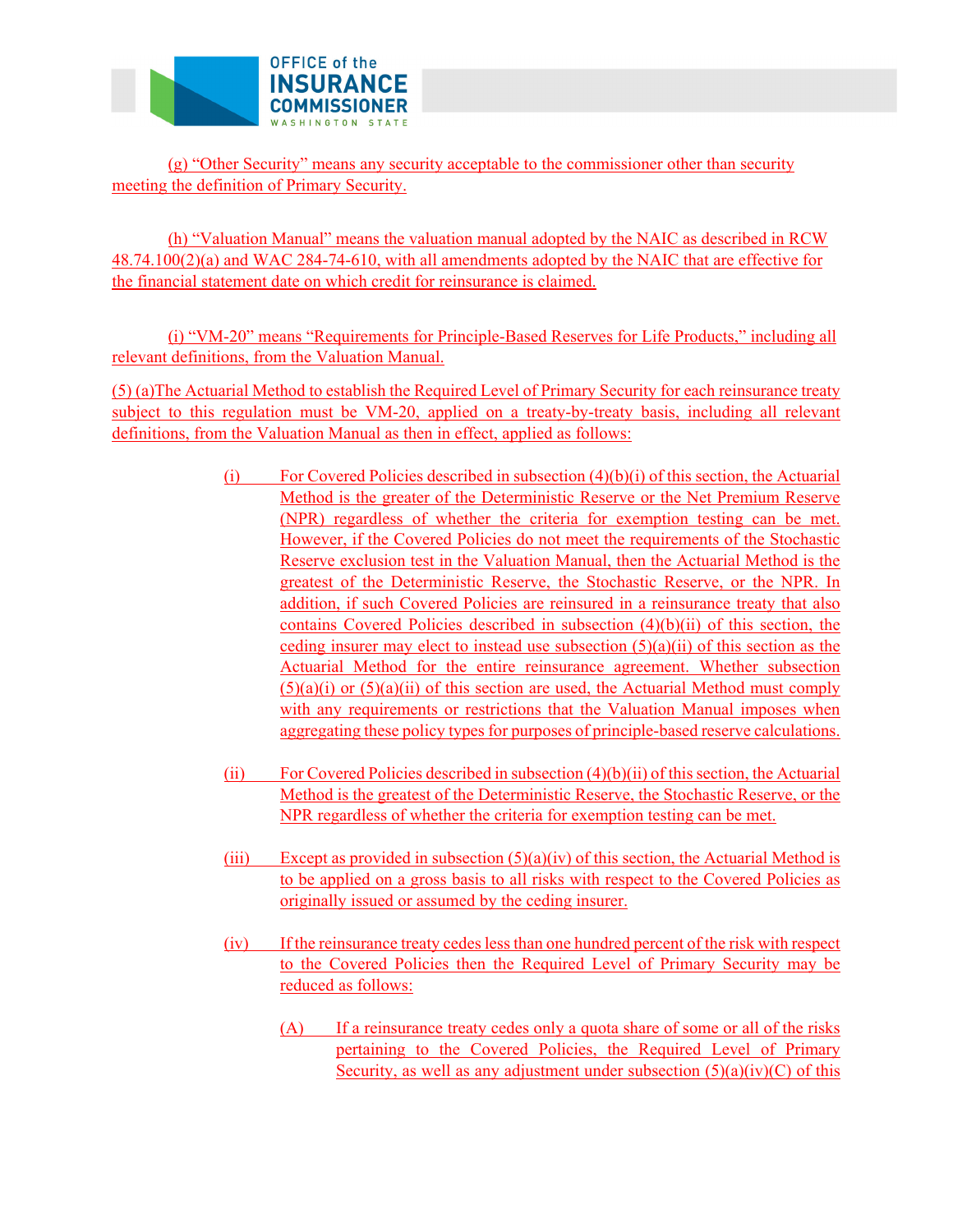

section, may be reduced to a pro rata portion in accordance with the percentage of the risk ceded;

- (B) If the reinsurance treaty in a non-exempt arrangement cedes only the risks pertaining to a secondary guarantee, the Required Level of Primary Security may be reduced by an amount determined by applying the Actuarial Method on a gross basis to all risks, other than risks related to the secondary guarantee, pertaining to the Covered Policies, except that for Covered Policies for which the ceding insurer did not elect to apply the provisions of VM-20 to establish statutory reserves, the Required Level of Primary Security may be reduced by the statutory reserve retained by the ceding insurer on those Covered Policies, where the retained reserve of those Covered Policies should be reflective of any reduction pursuant to the cession of mortality risk on a yearly renewable term basis in an exempt arrangement;
- (C) If a portion of the Covered Policy risk is ceded to another reinsurer on a yearly renewable term basis in an exempt arrangement, the Required Level of Primary Security may be reduced by the amount resulting by applying the Actuarial Method including the reinsurance section of VM-20 to the portion of the Covered Policy risks ceded in the exempt arrangement, except that for Covered Policies issued prior to Jan 1, 2017, this adjustment is not to exceed  $\left[\frac{c_x}{2} \right]$  at number of reinsurance premiums per year)] where  $c_x$  is calculated using the same mortality table used in calculating the Net Premium Reserve; and
- Required Level of Primary Security. (D) For any other treaty ceding a portion of risk to a different reinsurer, including but not limited to stop loss, excess of loss and other nonproportional reinsurance treaties, there will be no reduction in the

It is possible for any combination of this subsection (iv) to apply. Such adjustments to the Required Level of Primary Security will be done in the sequence that accurately reflects the portion of the risk ceded via the treaty. The ceding insurer should document the rationale and steps taken to accomplish the adjustments to the Required Level of Primary Security due to the cession of less than one hundred percent of the risk.

The Adjustments for other reinsurance will be made only with respect to reinsurance treaties entered into directly by the ceding insurer. The ceding insurer will make no adjustment as a result of a retrocession treaty entered into by the assuming insurers.

(v) In no event will the Required Level of Primary Security resulting from application of the Actuarial Method exceed the amount of statutory reserves ceded.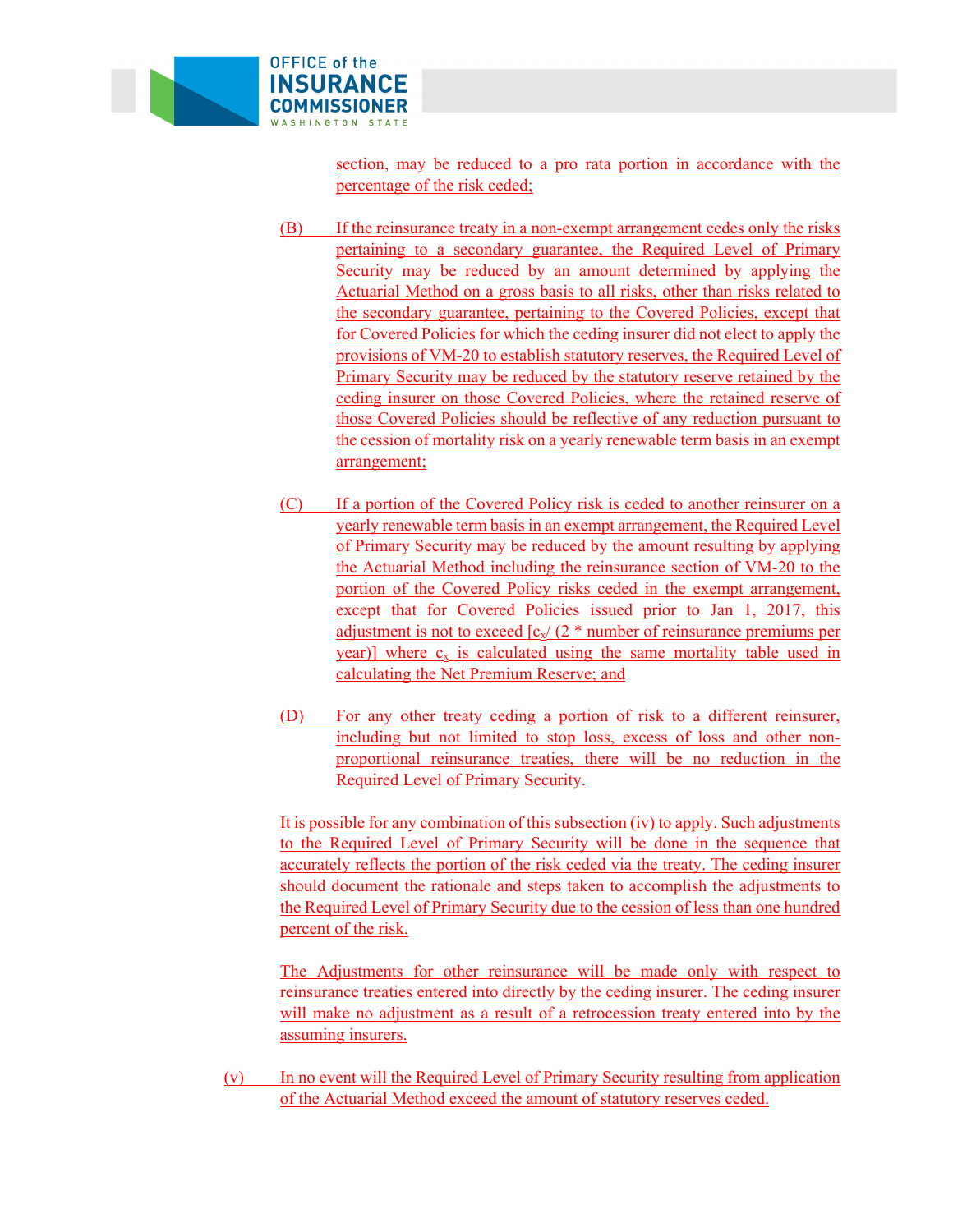

- (vi) If the ceding insurer cedes risks with respect to Covered Policies, including any riders, in more than one reinsurance treaty subject to this Regulation, in no event will the aggregate Required Level of Primary Security for those reinsurance treaties be less than the Required Level of Primary Security calculated using the Actuarial Method as if all risks ceded in those treaties were ceded in a single treaty subject to this Regulation;
- (vii) If a reinsurance treaty subject to this Regulation cedes risk on both Covered and Non-Covered Policies, credit for the ceded reserves will be determined as follows:
	- (A) The Actuarial Method must be used to determine the Required Level of Primary Security for the Covered Policies, and subsection (6) of this section must be used to determine the reinsurance credit for the Covered Policy reserves; and
	- (B) Credit for the Non-Covered Policy reserves will be granted only to the extent that security, in addition to the security held to satisfy the requirements of subsection  $(5)(a)(vii)(A)$  of this section, is held by or on behalf of the ceding insurer in accordance with section 2, chapter 138, Laws of 2021 and RCW 48.12.410 through 48.12.460. Any Primary Security used to meet the requirements of this subsection may not be used to satisfy the Required Level of Primary Security for the Covered Policies.

behalf of the ceding insurer, the following will apply: (b) For the purposes of both calculating the Required Level of Primary Security pursuant to the Actuarial Method and determining the amount of Primary Security and Other Security, as applicable, held by or on

behalf of the ceding insurer, the following will apply: (i) For assets, including any such assets held in trust, that would be admitted under the NAIC Accounting Practices and Procedures Manual if they were held by the ceding insurer, the valuations are to be determined according to statutory accounting procedures as if such assets were held in the ceding insurer's general account and without taking into consideration the effect of any prescribed or permitted practices; and

(ii) For all other assets, the valuations are to be those that were assigned to the assets for the purpose of determining the amount of reserve credit taken. In addition, the asset spread tables and asset default cost tables required by VM-20 must be included in the Actuarial Method if adopted by the NAIC's Life Actuarial (A) Task Force no later than the Dec.  $31<sup>st</sup>$  on or immediately preceding the valuation date for which the Required Level of Primary Security is being calculated. The tables of asset spreads and asset default costs must be incorporated into the Actuarial Method in the manner specified in VM-20.

(6) Requirements Applicable to Covered Policies to Obtain Credit for Reinsurance; Opportunity for Remediation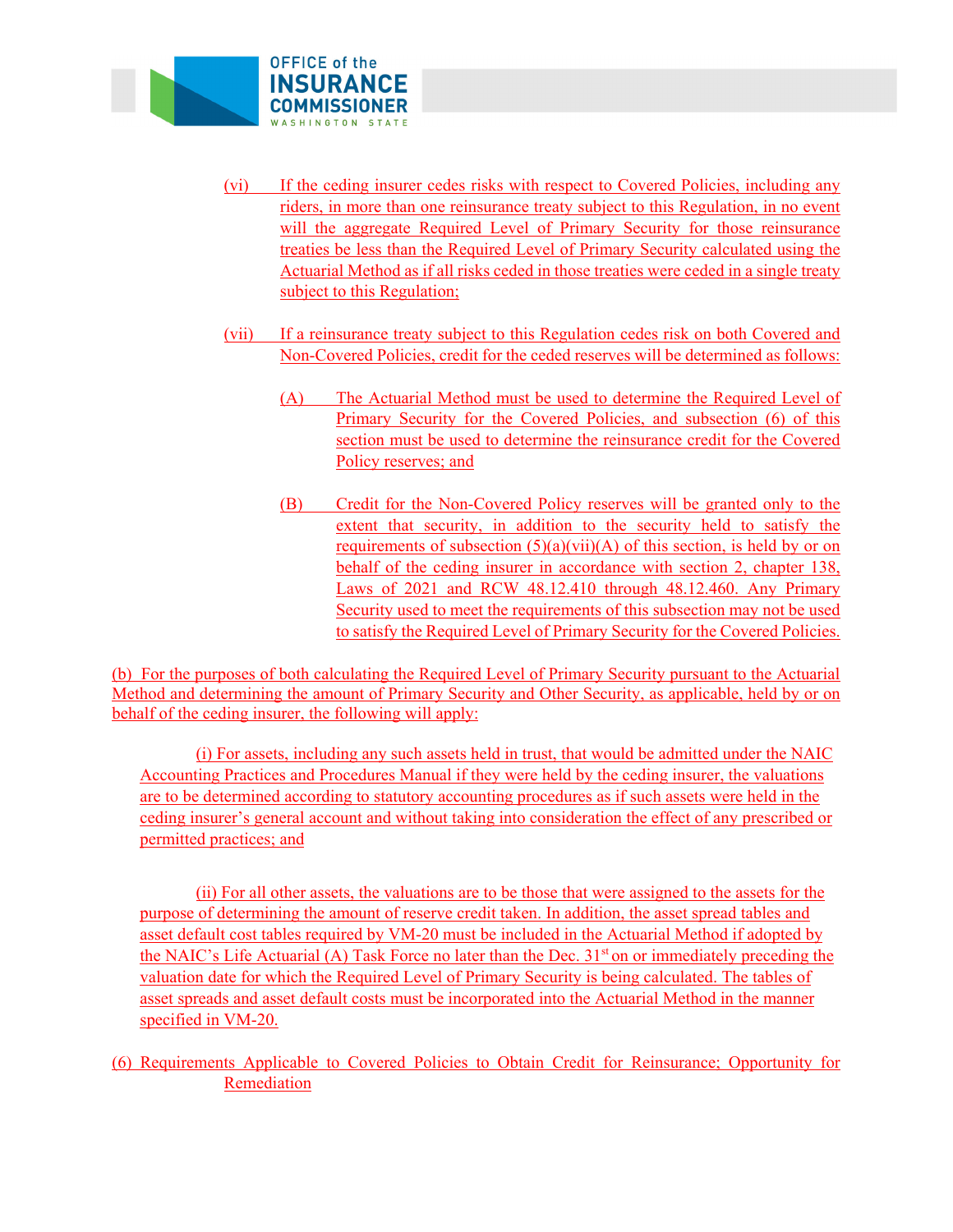

(a) Requirements are subject to the exemptions described in subsection (3) of this section and the provisions of subsection (6)(b) of this section, credit for reinsurance will be allowed with respect to ceded liabilities pertaining to Covered Policies pursuant to section 2, chapter 138, Laws of 2021 and RCW 48.12.410 through 48.12.460 if, and only if, in addition to all other requirements imposed by law or regulation, the following requirements are met on a treaty-by-treaty basis:

> (i) The ceding insurer's statutory policy reserves with respect to the Covered Policies are established in full and in accordance with the applicable requirements of chapter 48.74 RCW and related regulations and actuarial guidelines, and credit claimed for any reinsurance treaty subject to this regulation does not exceed the proportionate share of those reserves ceded under the contract; and

(ii) The ceding insurer determines the Required Level of Primary Security with respect to each reinsurance treaty subject to this regulation and provides support for its calculation as determined to be acceptable to the commissioner; and

- (iii) Funds consisting of Primary Security, in an amount at least equal to the Required Level of Primary Security, are held by or on behalf of the ceding insurer, as security under the reinsurance treaty within the meaning of RCW 48.12.460, on a funds withheld, trust, or modified coinsurance basis; and
- (iv) Funds consisting of Other Security, in an amount at least equal to any portion of the statutory reserves as to which Primary Security is not held pursuant to subsection  $(6)(a)(iii)$  of this section, are held by or on behalf of the ceding insurer as security under the reinsurance treaty within the meaning of RCW 48.12.460; and
- (v) Any trust used to satisfy the requirements of this section must comply with all of the conditions and qualifications of WAC 284-13-550, except that:
	- (A) Funds consisting of Primary Security or Other Security held in trust, will for the purposes identified in subsection (5)(b) of this section, be valued according to the valuation rules set forth in subsection (5)(b) of this section, as applicable; and
	- of subsection  $(6)(a)(iii)$  of this section; and (B) There are no affiliate investment limitations with respect to any security held in such trust if such security is not needed to satisfy the requirements
	- $(C)$  The reinsurance treaty must prohibit withdrawals or substitutions of trust assets that would leave the fair market value of the Primary Security within the trust (when aggregated with Primary Security outside the trust that is held by or on behalf of the ceding insurer in the manner required by subsection  $(6)(a)(iii)$  of this section below one hundred two percent of the level required by subsection  $(6)(a)(iii)$  of this section at the time of the withdrawal or substitution; and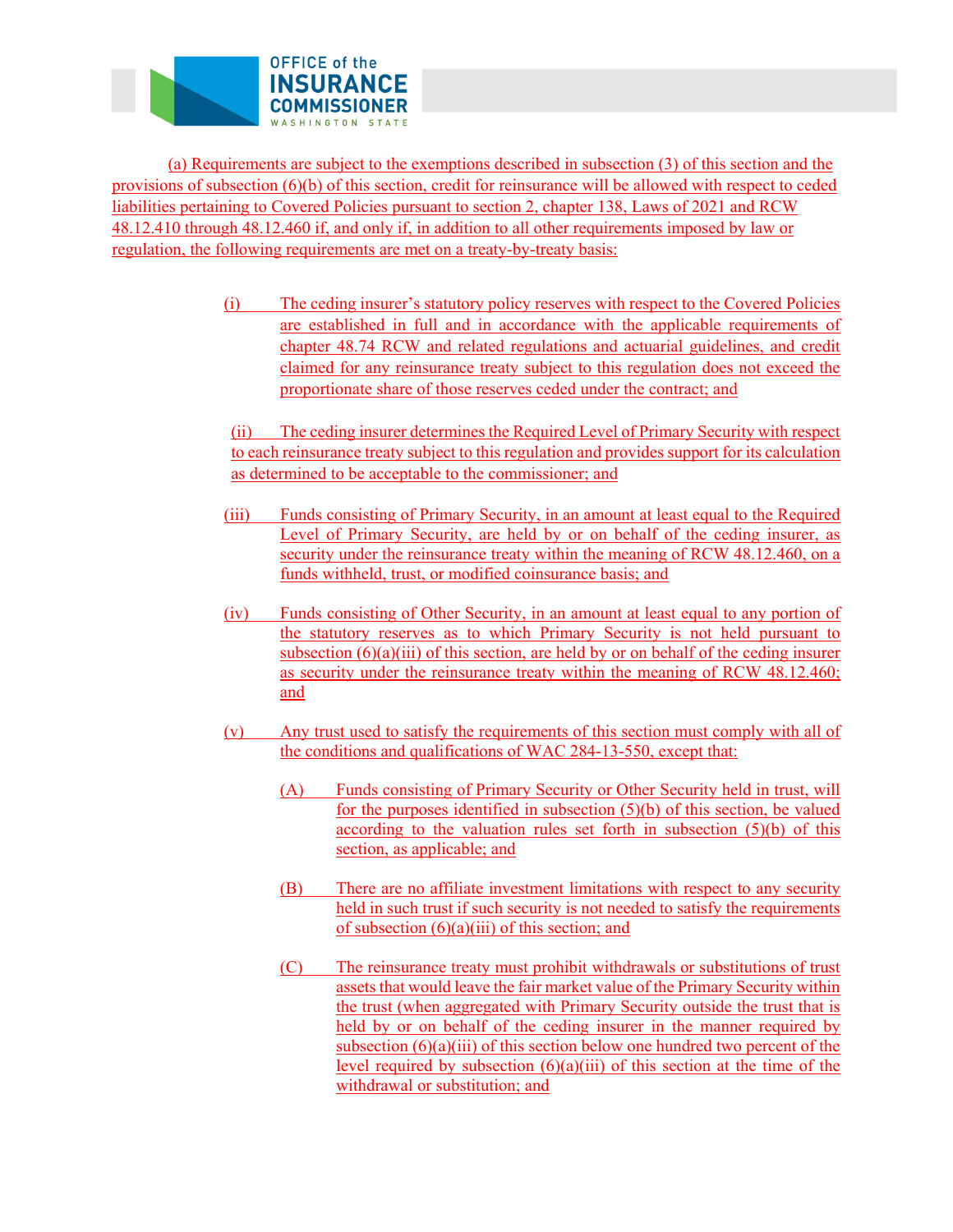

- (E) The determination of reserve credit under WAC 284-13-550(5) must be determined according to the valuation rules set forth in subsection (5)(b) of this section, as applicable; and
- (vi) The reinsurance treaty has been approved by the commissioner.

(b) Requirements at Inception Date and on an On-going Basis; Remediation

- $(i)$  The requirements of subsection  $(6)(a)$  of this section must be satisfied as of the date that risks under Covered Policies are ceded on or after the effective date of this subsection and on an ongoing basis thereafter. Under no circumstances shall a ceding insurer take or consent to any action or series of actions that would result in a deficiency under subsection  $(6)(a)(iii)$  or  $(6)(a)(iv)$  of this section with respect to any reinsurance treaty under which Covered Policies have been ceded, and in the event that a ceding insurer becomes aware at any time that such a deficiency exists, it will use its best efforts to arrange for the deficiency to be eliminated as expeditiously as possible.
- (ii) Prior to the due date of each Quarterly or Annual Statement, each life insurance company that has ceded reinsurance within the scope of subsection (2) of this section must perform an analysis, on a treaty-by-treaty basis, to determine, as to each reinsurance treaty under which Covered Policies have been ceded, whether as of the end of the immediately preceding calendar quarter (the valuation date) the requirements of subsection  $(6)(a)(iii)$  and  $(a)(iv)$  of this section were satisfied. The ceding insurer will establish a liability equal to the excess of the credit for reinsurance taken over the amount of Primary Security actually held pursuant to subsection  $(6)(a)(iii)$  of this section, unless either:
	- (A) The requirements of subsection  $(6)(a)(iii)$  and  $(a)(iv)$  of this section were fully satisfied as of the valuation date as to such reinsurance treaty; or
	- (B) Any deficiency has been eliminated before the due date of the Quarterly or Annual Statement to which the valuation date relates through the addition of Primary Security and/or Other Security, as the case may be, in such amount and in such form as would have caused the requirements of subsection  $(6)(a)(iii)$  and  $(a)(iv)$  of this section to be fully satisfied as of the valuation date.
- (iii) Nothing in subsection  $(6)(b)(ii)$  of this section will be construed to allow a ceding company to maintain any deficiency under subsection  $(6)(a)(iii)$  or  $(a)(iv)$  of this section for any period of time longer than is reasonably necessary to eliminate it.

(7) If any provision of this section is held invalid, the remainder shall not be affected.

(8) No insurer that has Covered Policies as to which this regulation applies as set forth in section (2) of this section shall take any action or series of actions, or enter into any transaction or arrangement or series of transactions or arrangements if the purpose of such action, transaction or arrangement or series thereof is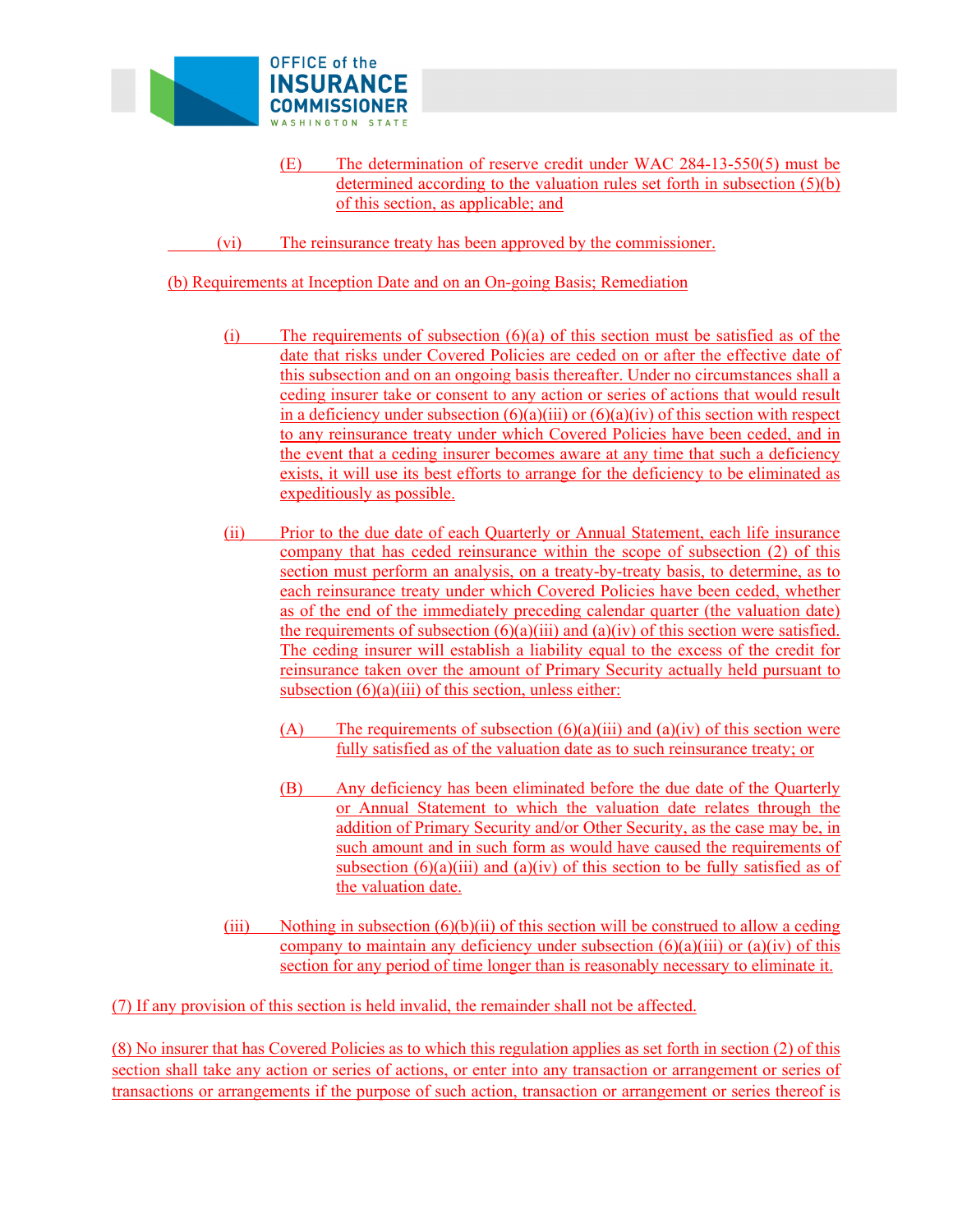

to avoid the requirements of this regulation, or to circumvent its purpose and intent, as set forth in section (1) of this section.

## **defined. WAC 284-13-536 Credit for reinsurance—Certain reinsurers maintaining trust funds—Liabilities**

For purposes of WAC 284-13-520 through 284-13-538, liabilities means the assuming insurer's gross liabilities attributable to reinsurance ceded by United States domiciled insurers excluding liabilities that are not-otherwise secured by acceptable means, and, must include:

(1) For business ceded by domestic insurers authorized to write accident and disability, and property and casualty insurance:

(a) Losses and allocated loss expenses paid by the ceding insurer, recoverable from the assuming insurer;

- (b) Reserves for losses reported and outstanding;
- (c) Reserves for losses incurred but not reported;
- (d) Reserves for allocated loss expenses; and
- 

(e) Unearned premiums.<br>(2) For business ceded b For business ceded by domestic insurers authorized to write life, disability and annuity insurance:

(a) Aggregate reserves for life policies and contracts net of policy loans and net due and deferred premiums;

- (b) Aggregate reserves for accident and disability policies;
- (c) Deposit funds and other liabilities without life or disability contingencies; and  $(d)$  Liabilities for policy and contract claims.
- Liabilities for policy and contract claims.

## **WAC 284-13-538 Specific securities provided to a ceding insurer.**

A specific security provided to a ceding insurer by an assuming insurer under WAC 284-13-54053901 must be applied, until exhausted, to the payment of liabilities of the assuming insurer to the ceding insurer holding the specific security prior to, and as a condition precedent for, presentation of a claim by the ceding insurer for payment by a trustee of a trust established by the assuming insurer under WAC 284-13- 520 through 284-13-538.

#### **WAC 284-13-539 Credit for reinsurance—Certified reinsurers.**

2(d)(viii) For certified reinsurers not domiciled in the United States, audited financial statements (audited United States GAAP basis if available, audited IFRS basis statements are allowed but most include an audited footnote reconciling equity and net income to a United States GAAP basis, or, with the permission of the insurance commissioner, audited IFRS statements with reconciliation to United States GAAP certified by an officer of the company), regulatory filings, and actuarial opinions (as filed with non-United States jurisdiction supervisor, with a translation into English). Upon the initial application for certification, the commissioner will consider audited financial statements for the last two three years filed with its non-United States jurisdiction supervisor;

2(g)(iv) Annually, audited financial statements (audited United States GAAP basis if available, audited IFRS basis statements are allowed but most include an audited footnote reconciling equity and net income to a United States GAAP basis, or, with the permission of the insurance commissioner, audited IFRS statements with reconciliation to United States GAAP certified by an officer of the company), regulatory filings, and actuarial opinions (as filed with non-United States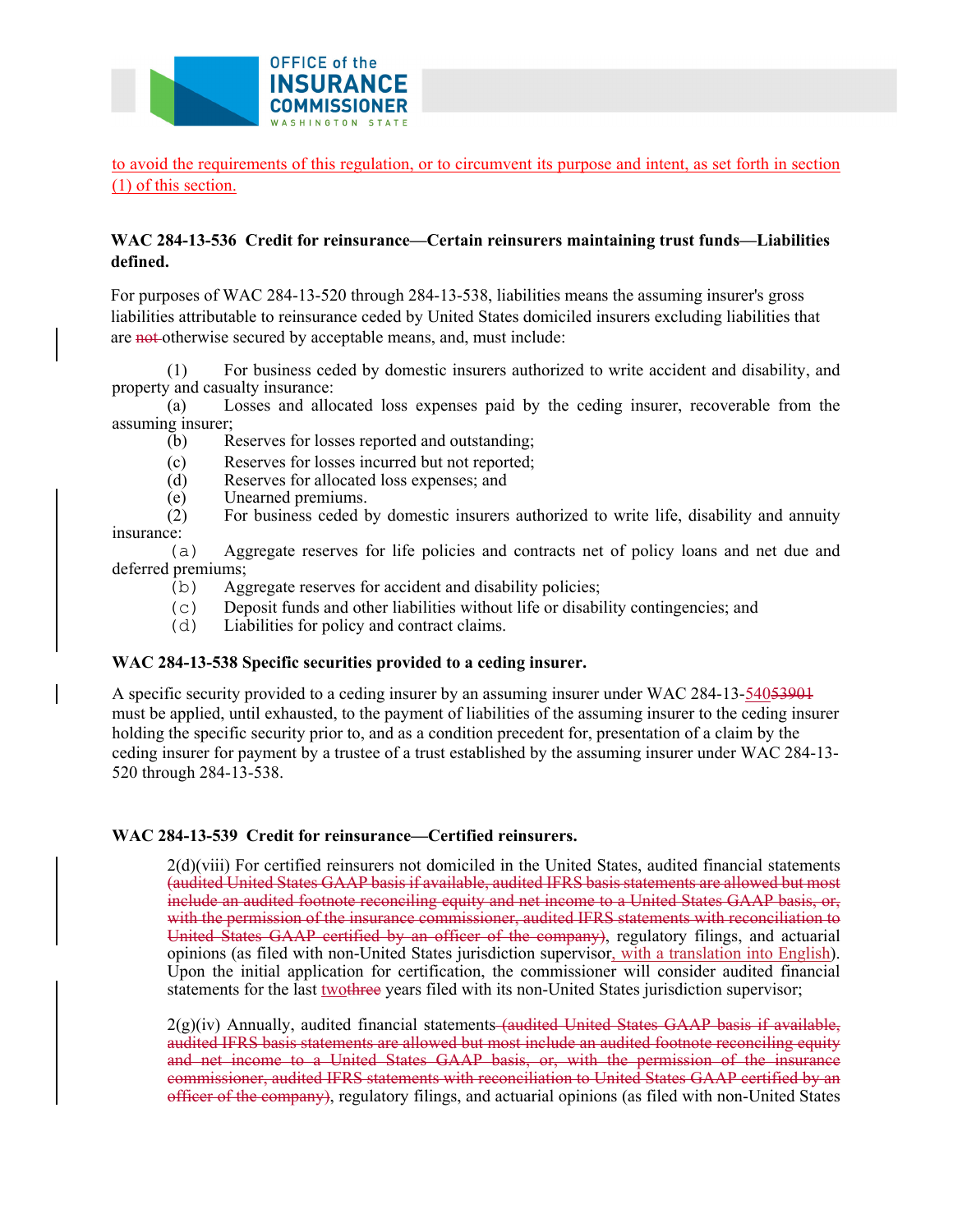

jurisdiction supervisor, with a translation into English). Upon the initial application for certification, the commissioner will consider audited financial statements for the last two three years filed with its non-United States jurisdiction supervisor;

## **WAC 284-13-53901 Credit for reinsurance required by law.**

Under RCW 48.12.435, the commissioner shall allow credit for reinsurance ceded by a domestic insurer to an assuming insurer not meeting the requirements of RCW 48.12.410 through 48.12.430 or section 2, chapter 138, Laws of 2021, but only as to the insurance of risks located in jurisdictions where the reinsurance is required by the applicable law or regulation of that jurisdiction. As used in this section, "jurisdiction" means state, district or territory of the United States and lawful national government.

## **WAC 284-13-540 Asset or reduction from liability for reinsurance ceded to an unauthorized assuming insurer not meeting the requirements of WAC 284-13-510 through 284-13-539021.**

Under RCW 48.12.460, the commissioner shall allow a reduction from liability for reinsurance ceded by a domestic insurer to an assuming insurer not meeting the requirements of section 2, chapter 138, Laws of 2021 and RCW 48.12.405 through 48.12.455, in an amount not exceeding the liabilities carried by the ceding insurer. The reduction shall be in the amount of funds held by or on behalf of the ceding insurer, including funds held in trust for the exclusive benefit of the ceding insurer, under a reinsurance contract with the assuming insurer as security for the payment of obligations under the reinsurance contract. The security must be held in the United States subject to withdrawal solely by, and under the exclusive control of, the ceding insurer, or in the case of a trust, held in a qualified United States financial institution as defined in RCW 48.12.465(2). This security may be in the form of any of the following:

#### $(1)(a)$  Cash;

(b) Securities listed by the Securities Valuation Office of the NAIC, including those exempt from filing as defined by the purposes and procedures manual of the Securities Valuation Office, and qualifying as admitted assets;

(c) Clean, irrevocable, unconditional, and "evergreen" letters of credit issued or confirmed by a qualified United States institution, as defined in RCW 48.12.465(1), effective no later than December 31 of the year for which filing is being made, and in the possession of, or in trust, the ceding insurer on or before the filing date of its annual statement. Letters of credit meeting applicable standards of issuer acceptability as of the dates of their issuance (or confirmation) shall, notwithstanding the issuing (or confirming) institution's subsequent failure to meet applicable standards of issuer acceptability, continue to be acceptable as security until their expiration, extension, renewal, modification, or amendment, whichever first occurs; or

(d) Any other form of security acceptable to the commissioner.

(2) An admitted asset or a reduction from liability for reinsurance ceded to an unauthorized assuming insurer under this section is allowed only when the requirements of WAC 284-13-580 and the applicable portions of WAC 284-13-550, 284-13-560, or 284-13-570 have been satisfied.

## **NEW SECTION Form RJ-1. WAC 284-13-59509**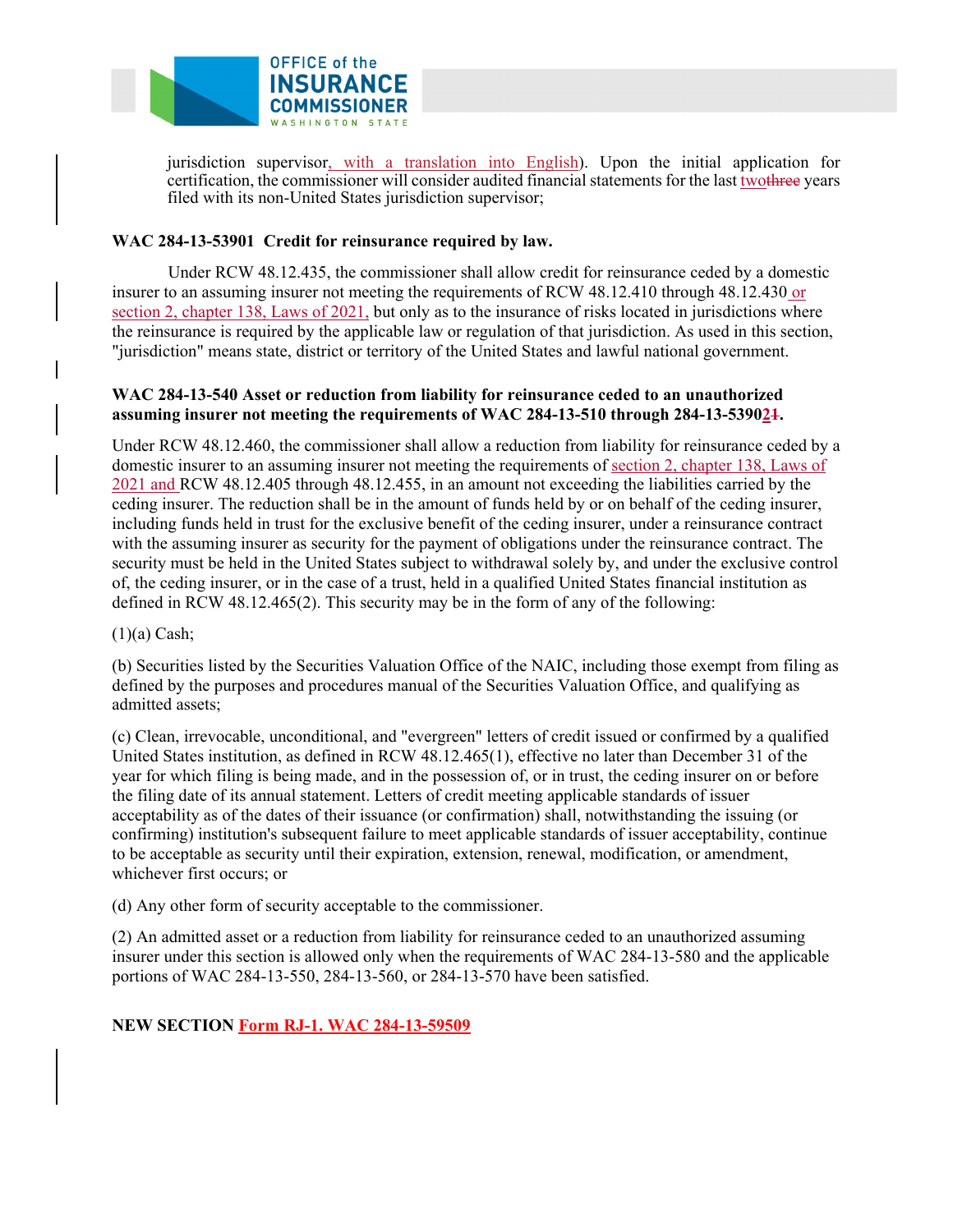

## FORM RJ-1

#### CERTIFICATE OF REINSURER DOMICILED IN RECIPROCAL JURISDICTION

|                                                                             | (name of officer)                                                    | (title of officer)                          |            |
|-----------------------------------------------------------------------------|----------------------------------------------------------------------|---------------------------------------------|------------|
| of                                                                          |                                                                      |                                             | the        |
|                                                                             |                                                                      | assuming insurer (name of assuming insurer) |            |
| to                                                                          | under a reinsurance agreement with one or more insurers domiciled in |                                             | , in order |
|                                                                             |                                                                      | (name of state)                             |            |
| be considered for approval in this state, hereby certify that_<br>Insurer": |                                                                      |                                             | ("Assuming |

(name of assuming insurer)

- agreement, if requested by the commissioner. Nothing in this paragraph constitutes or should be seek a transfer of a case to another court as permitted, by the laws of the United States or of any state in except to the extent such agreements are unenforceable under applicable insolvency or delinquency laws. 1. Submits to the jurisdiction of any court of competent jurisdiction in [Name of State] for the adjudication of any issues arising out of the reinsurance agreement, agrees to comply with all requirements necessary to give such court jurisdiction, and will abide by the final decision of such court or any appellate court in the event of an appeal. The assuming insurer agrees that it will include such consent in each reinsurance understood to constitute a waiver of assuming insurer's rights to commence an action in any court of competent jurisdiction in the United States, to remove an action to a United States District Court, or to the United States. This paragraph is not intended to conflict with or override the obligation of the parties to the reinsurance agreement to arbitrate their disputes if such an obligation is created in the agreement,
- State] upon whom may be served any lawful process in any action, suit or proceeding in this state arising 2. Designates the Insurance Commissioner of [Name of State] as its lawful attorney in and for the [Name of out of the reinsurance agreement instituted by or on behalf of the ceding insurer.
- 3. Agrees to pay all final judgments, wherever enforcement is sought, obtained by a ceding insurer, that have been declared enforceable in the territory where the judgment was obtained.
- 4. Agrees to provide prompt written notice and explanation if it falls below the minimum capital and surplus or capital or surplus ratio, or if any regulatory action is taken against it for serious noncompliance with applicable law.
- insurers domiciled in [Name of State]. If the assuming insurer enters into such an arrangement, the 5. Confirms that it is not presently participating in any solvent scheme of arrangement, which involves assuming insurer agrees to notify the ceding insurer and the commissioner, and to provide one hundred percent security to the ceding insurer consistent with the terms of the scheme.